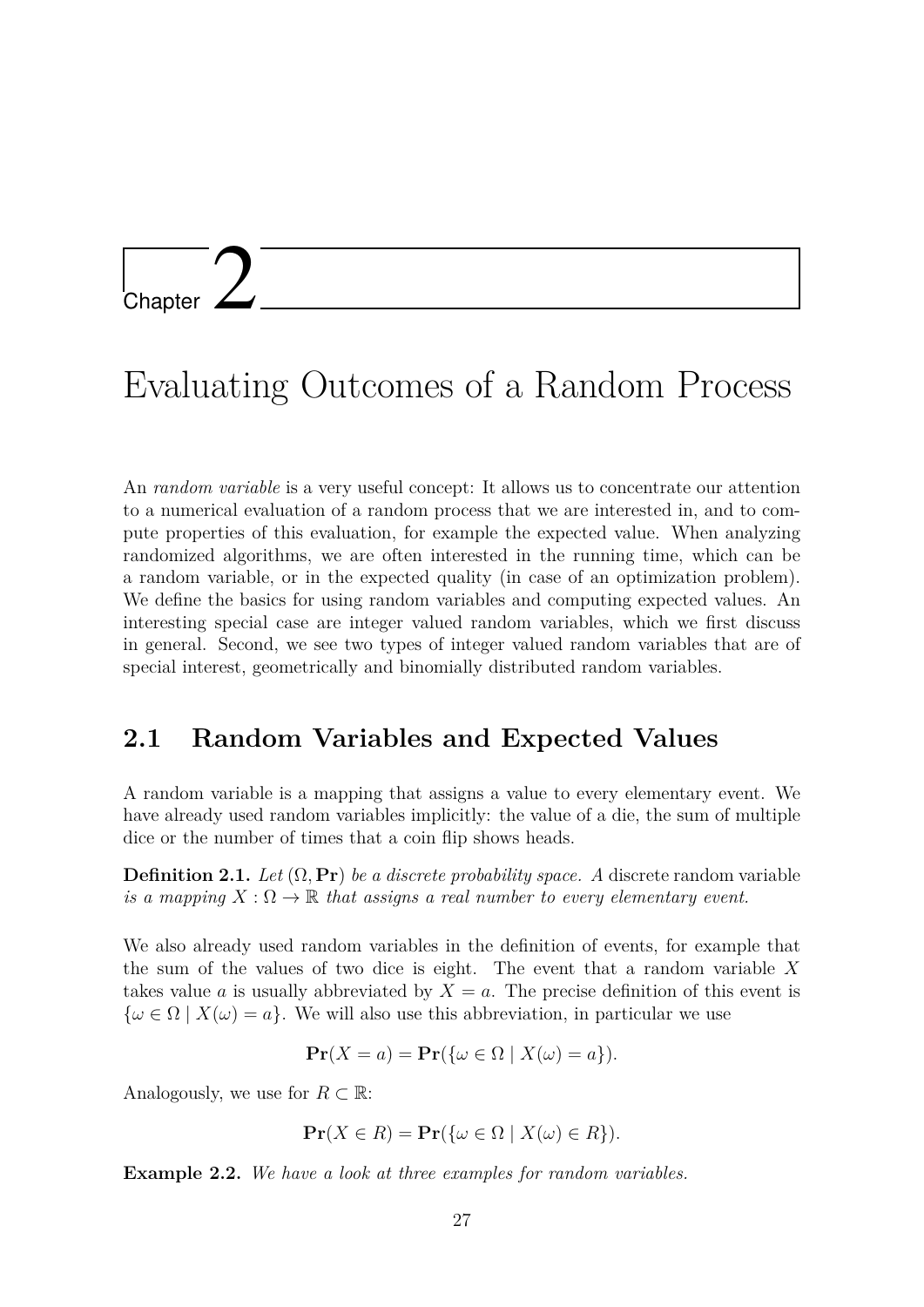- *1. The sum of two dice, modeled by the probability space*  $(\Omega, \mathbf{Pr})$  *with*  $\Omega = \{1, \ldots, 6\}^2$ *and*  $\Pr(\omega) = 1/36$  *for all*  $\omega \in \Omega$ *, is formally defined by*  $X : \Omega \to \{1, \ldots, 12\}$ *with*  $X(\omega) = \omega_1 + \omega_2$  *for all*  $\omega = (\omega_1, \omega_2) \in \Omega$ *. We observe that*  $\Pr(X = 1) = 0$ *,*  $\Pr(X = 2) = \frac{1}{36}$  *and*  $\Pr(X = 7) = \frac{1}{6}$ .
- *2. Let* (Ω*,* **Pr**) *be a probability space for modeling ten independent coin flips, i.e.*  $\Omega = \{H, T\}^{10}, \Pr(\omega) = 1/1024 \text{ for all } \omega \in \Omega.$  Let  $X : \Omega \to \{0, 1, 2, \ldots, 1024\}$  be *the number of times that the flip came up heads. We observe that*  $\mathbf{Pr}(X = 0) =$  $1/1024$  *and*  $Pr(X = 1) = 10/1024$ *. A little more consideration lets us observe that*  $Pr(X = 2) = 45/1024$ .
- *3. We model the following random experiment: A coin is tossed until the first time that we see tails. We have*  $\Omega = \{T, HT, HHT, HHT, ...\} = \{H^{i-1}T \mid i \geq 1\}$ *as a countably infinite discrete probability space. The probability of the elementary event to get*  $i-1$  *times head and then tails for the first time is*  $Pr(H^{i-1}T)$  = 1*/*2 *i . Observe that*

$$
\sum_{i=1}^{\infty} \frac{1}{2^i} = -1 + \sum_{i=0}^{\infty} \frac{1}{2^i} = 2 - 1 = 1.
$$

*We define the random variable*  $X : \Omega \to \mathbb{N}$  *by setting*  $X(H^{i-1}T) = i$  *for all*  $H^{i-1}T \in \Omega$ . By definition, it is clear that  $\Pr(X = i) = 1/2^i$ . Assume that Alice *and Bob bet whether the first tails will occur after an odd or even number of coin tosses. If the number is odd, then Alice wins i points, and if it is even, she loses i points; Bobs result is inverse. Thus Alice's gain is described by the random variable*  $Y : \Omega \to \mathbb{N}$  *with* 

$$
Y(H^{i-1}T) = \begin{cases} i & \text{if } i \text{ is odd} \\ -i & \text{if } i \text{ is even} \end{cases}
$$

*and Bobs gain is described by*  $-Y$ *.* 

We call random variables independent if knowing the value of one random variable gives no information about the value of the other variable. Given Definition 1.7, it is straightforward to obtain the following definition.

**Definition 2.3.** Let  $(\Omega, \text{Pr})$  be a discrete probability space, let  $X, Y : \Omega \to \mathbb{R}$  be *discrete random variables. We say that X and Y are* independent *if*

$$
\mathbf{Pr}((X = x) \cap (Y = y)) = \mathbf{Pr}(X = x) \cdot \mathbf{Pr}(Y = y)
$$

*holds for all*  $x, y \in \mathbb{R}$ *. A Family*  $X_1, \ldots, X_\ell : \Omega \to \mathbb{R}$  *of discrete random variables is* independent *if*

$$
\Pr(\bigcap_{i \in I} (X_i = x_i) = \prod_{i \in I} (X_i = x_i)
$$

*holds for every*  $I \subseteq \{1, \ldots, n\}$  *and all*  $x_i \in \mathbb{R}, i \in I$ .

Since  $\Omega$  is finite or countably infinite, the image of X is also finite or countably infinite. We name the image  $R(X)$ . When  $R(X)$  is finite, then the expected value is the (weighted) average of the values in  $R(X)$ . When  $R(X)$  is countably infinite, we can think of the expected value in a similar way. However, in this case it is possible that the expected value diverges.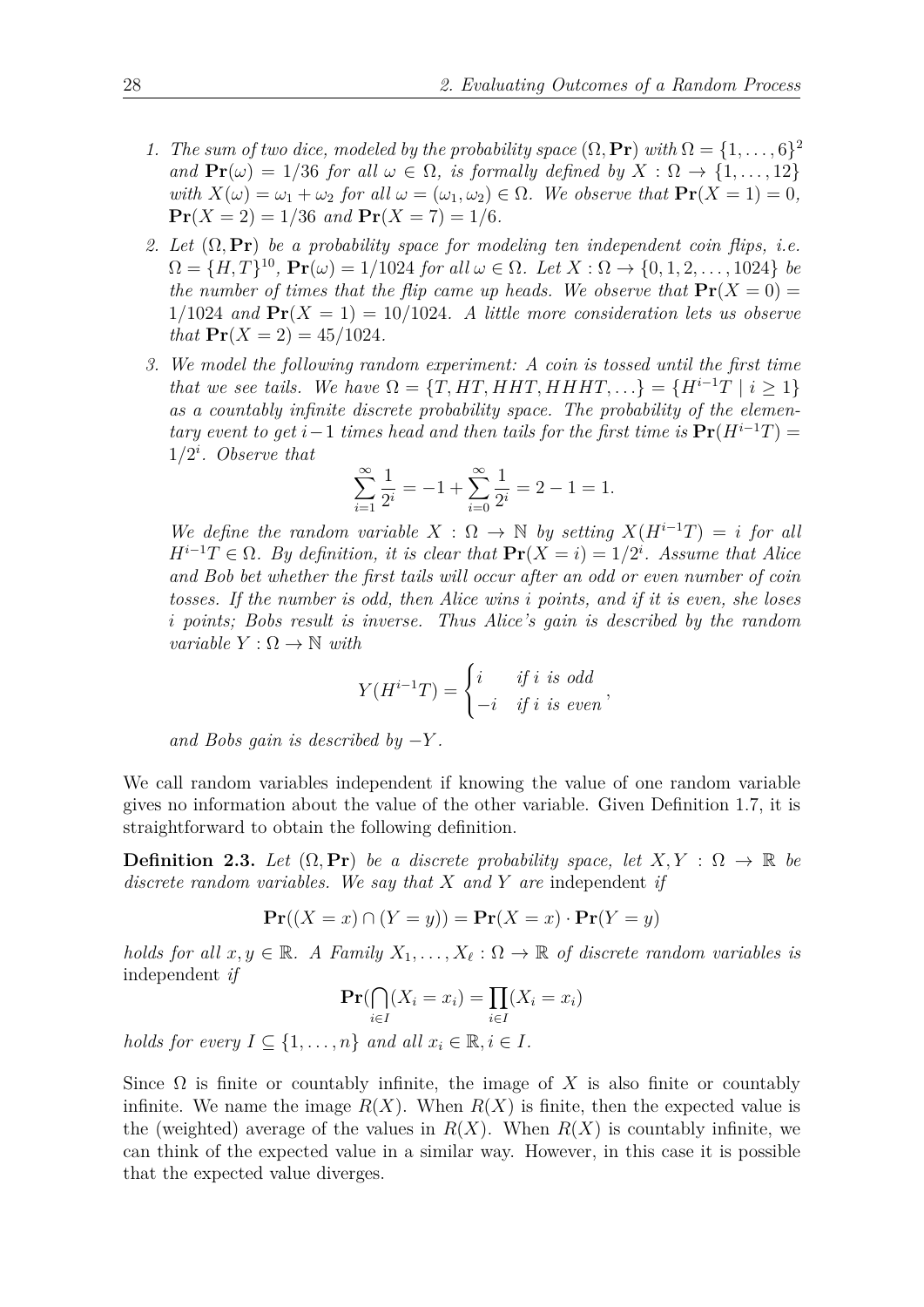**Definition 2.4.** *Let*  $(\Omega, \textbf{Pr})$  *be a discrete probability space and let*  $X : \Omega \to \mathbb{R}$  *be a discrete random variable. We say that the expected value of X* exists *iff the series*

$$
\sum_{\omega \in \Omega} |X(\omega)| \cdot \mathbf{Pr}(\{\omega\}) = \sum_{x \in R(X)} |x| \cdot \mathbf{Pr}(X = x)
$$

*converges. If the expected value exists, then it is defined as*

$$
\mathbf{E}[X] = \sum_{\omega \in \Omega} X(\omega) \cdot \mathbf{Pr}(\{\omega\}) = \sum_{x \in R(X)} x \cdot \mathbf{Pr}(X = x).
$$

**Example 2.5.** *We continue Example [2.2.](#page-0-0)*

*1. When X is the sum of two independent dice, then its expected value is*

$$
\mathbf{E}[X] = \sum_{x=2}^{12} x \cdot \mathbf{Pr}(X = x) = 2 \cdot \frac{1}{36} + 3 \cdot \frac{2}{36} + 4 \cdot \frac{3}{36} + \dots + 11 \cdot \frac{2}{36} + 12 \cdot \frac{1}{36} = 7.
$$

*2. For the random variable X that models the number of heads in ten independent coin flips, computing the expected value is somewhat tedious. Intuitively, we expect to see heads half of the time. Indeed, it turns out that*

$$
\mathbf{E}[X] = 0 \cdot \frac{1}{1024} + 1 \cdot \frac{10}{1024} + 2 \cdot \frac{45}{1024} + \dots + 10 \cdot \frac{1}{1024} = 5.
$$

*3. What is the expected value of Alice's gain? Does the expected value exist? We can write*  $Y(H^{i-1}T)$  *as*  $(-1)^{i-1} \cdot \frac{1}{2^n}$  $\frac{1}{2^i}$ . To decide if the expected value exists, we *have to decide whether*

$$
\sum_{i=1}^{\infty} |(-1)^{i-1}i| \cdot \frac{1}{2^i} = \sum_{i=1}^{\infty} \frac{i}{2^i}
$$

*converges. We might know that this series converges or we can apply a convergence test to the series*  $\sum_{i=1}^{\infty} a_i$  *with*  $a_i = \frac{i}{2}$  $\frac{i}{2^i}$  to prove it (for example, to apply *the ratio test, observe that*  $\frac{i+1}{2^{i+1}}$  / $(\frac{i}{2})$  $\frac{i}{2^i}$ ) = 1/2 + 1/(2*i*) *and thus*  $\lim_{i\to\infty}$   $|a_{i+1}/a_i|$  =  $1/2 < 1$ , and obtain that the expected value exists. When we actually compute *the expected value, it might be surprising that it is not zero. We can compute some intermediate terms to get an intuition that the alternating series*

$$
\mathbf{E}[Y] = \sum_{i=1}^{\infty} (-1)^{i-1} i \cdot \frac{1}{2^i}
$$

*converges to a value above zero:*

$$
a_1 = 1/2, a_2 = 2/4, a_3 = 3/8, a_4 = 4/16, a_5 = 5/17, a_6 = 6/18
$$
  
\n
$$
\Rightarrow a_1 = 1/2, a_1 - a_2 = 0, a_1 - a_2 + a_3 = 3/8, a_1 - a_2 + a_3 - a_4 = 1/8,
$$
  
\n
$$
a_1 - a_2 + a_3 - a_4 + a_5 = 9/32, a_1 - a_2 + a_3 - a_4 + a_5 - a_6 = 3/16.
$$

*In fact, the sum of the series is* 2*/*9*! Thus, Alice wins* 2*/*9 *points on expectation, and Bob loses* 2*/*9 *points.*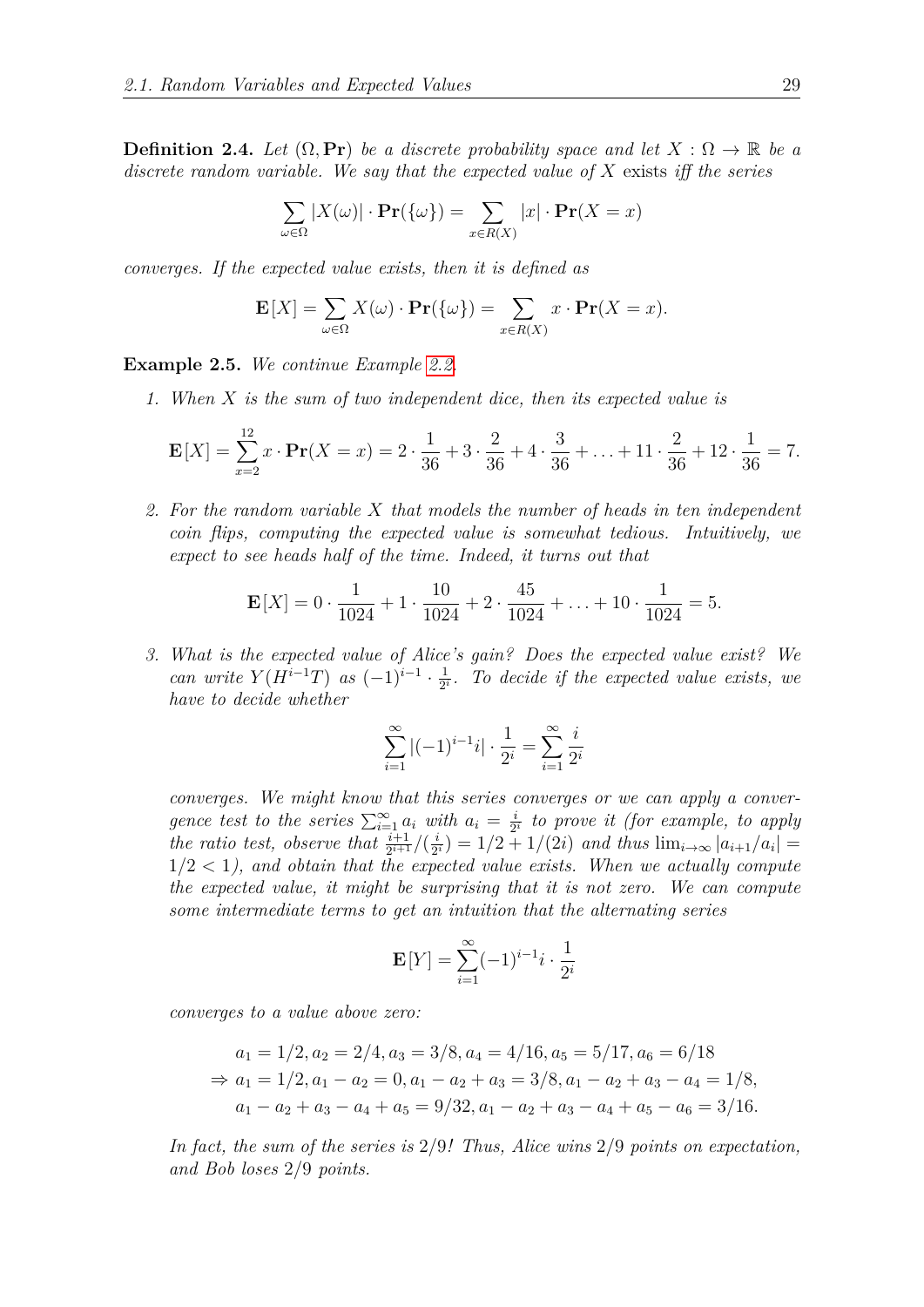Assume that we have two random variables  $X, Y : \Omega \to \mathbb{R}$  in  $(\Omega, \text{Pr}(\cdot))$ . By stating  $X \leq Y$  we mean that  $X(\{\omega\}) \leq Y(\{\omega\})$  for all  $\omega \in \Omega$ .

**Observation 2.6.** *If*  $X, Y : \Omega \to \mathbb{R}$  *satisfy*  $X \leq Y$ *, then*  $\mathbf{E}[X] \leq \mathbf{E}[Y]$ *.* 

*Proof.* The observation follows by the definition of the expected value since

$$
\mathbf{E}[X] = \sum_{\omega \in \Omega} X(\omega) \cdot \mathbf{Pr}(\{\omega\}) \le \sum_{\omega \in \Omega} Y(\omega) \cdot \mathbf{Pr}(\{\omega\}) = \mathbf{E}[Y].
$$

Computations with the expected value often become a lot easier when we use the fact that the expected value is linear. We show this and more important rules for the expected value below. Intuitively, we know what the sum or product of a random variable is, or how we multiply constants or add constants. Formally, we define three types of composed random variables. Let  $X, Y: \Omega \to \mathbb{R}$  be two random variables in a discrete probability space  $(\Omega, \textbf{Pr})$ .

- For all *c*R, the random variable  $(cX): \Omega \to \mathbb{R}$  is defined by  $(cX)(\omega) = c \cdot X(\omega)$ for all  $\omega \in \Omega$ .
- The random variable  $X + Y : \Omega \to \mathbb{R}$  is defined by  $(X + Y)(\omega) = X(\omega) + Y(\omega)$ for all  $\omega \in \Omega$ .
- The random variable  $X \cdot Y : \Omega \to \mathbb{R}$  is defined by  $(X \cdot Y)(\omega) = X(\omega) \cdot Y(\omega)$  for all  $\omega \in \Omega$ .

In all three cases, we usually omit the brackets for a shorter notation when possible.

<span id="page-3-0"></span>**Theorem 2.7.** Let  $(\Omega, \textbf{Pr})$  be a discrete probability space, let  $X, Y : \Omega \to \mathbb{R}$  be discrete *random variables. If the expected values of X and Y exist, then it also holds that:*

- *1. The expected value of cX exists for all*  $c \in \mathbb{R}$  *and*  $\mathbf{E}[cX] = c\mathbf{E}[X]$ *.*
- 2. The expected value of  $X + Y$  exists and  $\mathbf{E}[X + Y] = \mathbf{E}[X] + \mathbf{E}[Y]$ .
- *3.* If X and Y are independent, then the expected value of X·*Y* exists and  $\mathbf{E}[X \cdot Y] =$  $\mathbf{E}[X] \cdot \mathbf{E}[Y]$ *.*

*Proof.* Statements a) and b) are proven similarly, we prove a) as an example. First we observe that by the definition of *cX*, we have

$$
\sum_{\omega \in \Omega} |(cX)(\omega)| \cdot \mathbf{Pr}(\{\omega\}) = \sum_{\omega \in \Omega} |c \cdot X(\omega)| \cdot \mathbf{Pr}(\{\omega\})
$$
  
\n
$$
\leq \sum_{\omega \in \Omega} (|c| \cdot |X(\omega)|) \cdot \mathbf{Pr}(\{\omega\})
$$
  
\n
$$
= |c| \cdot \sum_{\omega \in \Omega} |X(\omega)| \cdot \mathbf{Pr}(\{\omega\}).
$$

The expected value of *X* exists, so  $\sum_{\omega \in \Omega} |X(\omega)| \cdot \mathbf{Pr}(\{\omega\})$  converges. Since *c* is a constant, this means that  $\sum_{\omega \in \Omega} |(cX)(\omega)| \cdot \mathbf{Pr}(\{\omega\})$  converges as well, so the expected value of *cX* exists. We can compute it in a similar fashion and see that

$$
\sum_{\omega \in \Omega} (cX)(\omega) \cdot \mathbf{Pr}(\{\omega\}) = c \cdot \sum_{\omega \in \Omega} X(\omega) \cdot \mathbf{Pr}(\{\omega\}) = c\mathbf{E}[X].
$$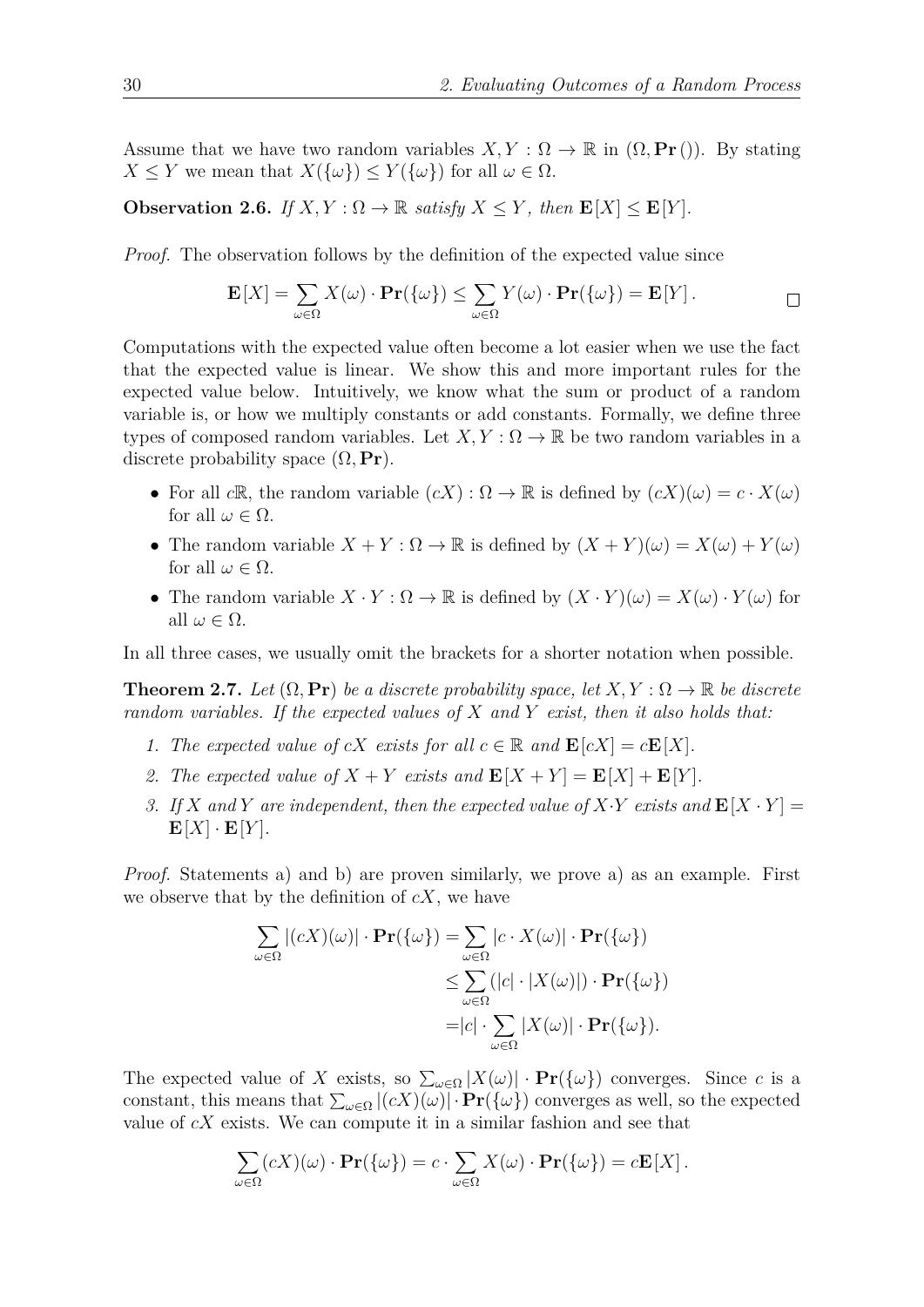For statement c), we apply the definition of  $X \cdot Y$  and the fact that  $X$  and  $Y$  are independent to obtain that

$$
\sum_{\omega \in \Omega} |(X \cdot Y)(\omega)| \cdot \mathbf{Pr}(\{\omega\}) = \sum_{\omega \in \Omega} |X(\omega) \cdot Y(\omega)| \cdot \mathbf{Pr}(\{\omega\})
$$
  
\n
$$
= \sum_{x \in R(X)} \sum_{y \in R(Y)} |xy| \cdot \mathbf{Pr}((X = x) \cap (Y = y))
$$
  
\n
$$
\leq \sum_{x \in R(X)} \sum_{y \in R(Y)} |x| \cdot |y| \cdot \mathbf{Pr}((X = x)) \cdot \mathbf{Pr}((Y = y))
$$
  
\n
$$
= \sum_{x \in R(X)} |x| \cdot \mathbf{Pr}((X = x)) \sum_{y \in R(Y)} |y| \cdot \mathbf{Pr}((Y = y)).
$$

We know that the expected value of *Y* exists, thus  $\sum_{y \in R(Y)} |y| \cdot \mathbf{Pr}((Y = y))$  converges to a constant *g*. Thus,

$$
\sum_{\omega \in \Omega} |(X \cdot Y)(\omega)| \cdot \mathbf{Pr}(\{\omega\}) \le \sum_{x \in R(X)} |x| \mathbf{Pr}((X = x)) \cdot g
$$

$$
= g \sum_{x \in R(X)} |x| \mathbf{Pr}((X = x)).
$$

The expected value of *X* exists, so  $\sum_{x \in R(X)} |x| \mathbf{Pr}((X = x))$  converges. Thus,  $\sum_{\omega \in \Omega} |(X \cdot$ *Y* )( $\omega$ )| · **Pr**( $\{\omega\}$ ) converges and the expected value of *X* · *Y* exists. We can compute it in a similar fashion and obtain that  $\mathbf{E}[X \cdot Y] = \mathbf{E}[X] \cdot \mathbf{E}[Y]$ . Notice that we crucially needed the fact that *X* and *Y* are independent.  $\Box$ 

Statement b) from Theorem [2.7](#page-3-0) says that the expected value is additive, the rule by itself is often referred to as *linearity of expectation*. Statement a) says that the expected value is also homogeneous , so the expected value is indeed a linear function. Notice that rule b) holds for all random variables over the same probability space, even for dependent random variables! Statement c) is very useful when random variables are independent. Observe that for dependent random variables *X* and *Y* , it is possible that  $\mathbf{E}[X]$  and  $\mathbf{E}[Y]$  exist, but  $\mathbf{E}[X \cdot Y]$  does not exist.

**Example 2.8.** Let us construct an example where  $\mathbf{E}[X]$  exists, but  $\mathbf{E}[X \cdot X]$  does *not exist. We need a probability space with a countably infinite set* Ω *and choose* Ω = N*. Our random experiment will be to draw a random number from* N*. Over the infinite set of all positive integers, we cannot choose uniformly at random. If we choose i* with probability  $1/(2i)$ , then we know that this defines a probability measure *(this space naturally arises in our coin flip examples). An alternative is to pick i* with a probability proportional to  $1/i<sup>4</sup>$ . In the following, we will use some facts from *mathematical analysis without worrying about how to obtain them. The series*

$$
\sum_{i=1}^\infty \frac{1}{i^4}
$$

*converges to*  $\pi^4/90$ *, so in order to get a probability measure, we choose number <i>i* with probability 90/( $\pi$ <sup>4</sup>*i*<sup>4</sup>), because then we have  $\mathbf{Pr}(\Omega) = \sum_{i=1}^{\infty} \frac{90}{\pi^{4}i}$  $\frac{90}{\pi^4 i^4} = 1$ *. Now consider the random variable*  $X(i) = i^2$ . The expected value of  $X(i)$  exists because

$$
\mathbf{Pr}(\Omega) = \sum_{i=1}^{\infty} \frac{90i^2}{\pi^4 i^4} = \frac{90}{\pi^4} \sum_{i=1}^{\infty} \frac{1}{i^2}
$$